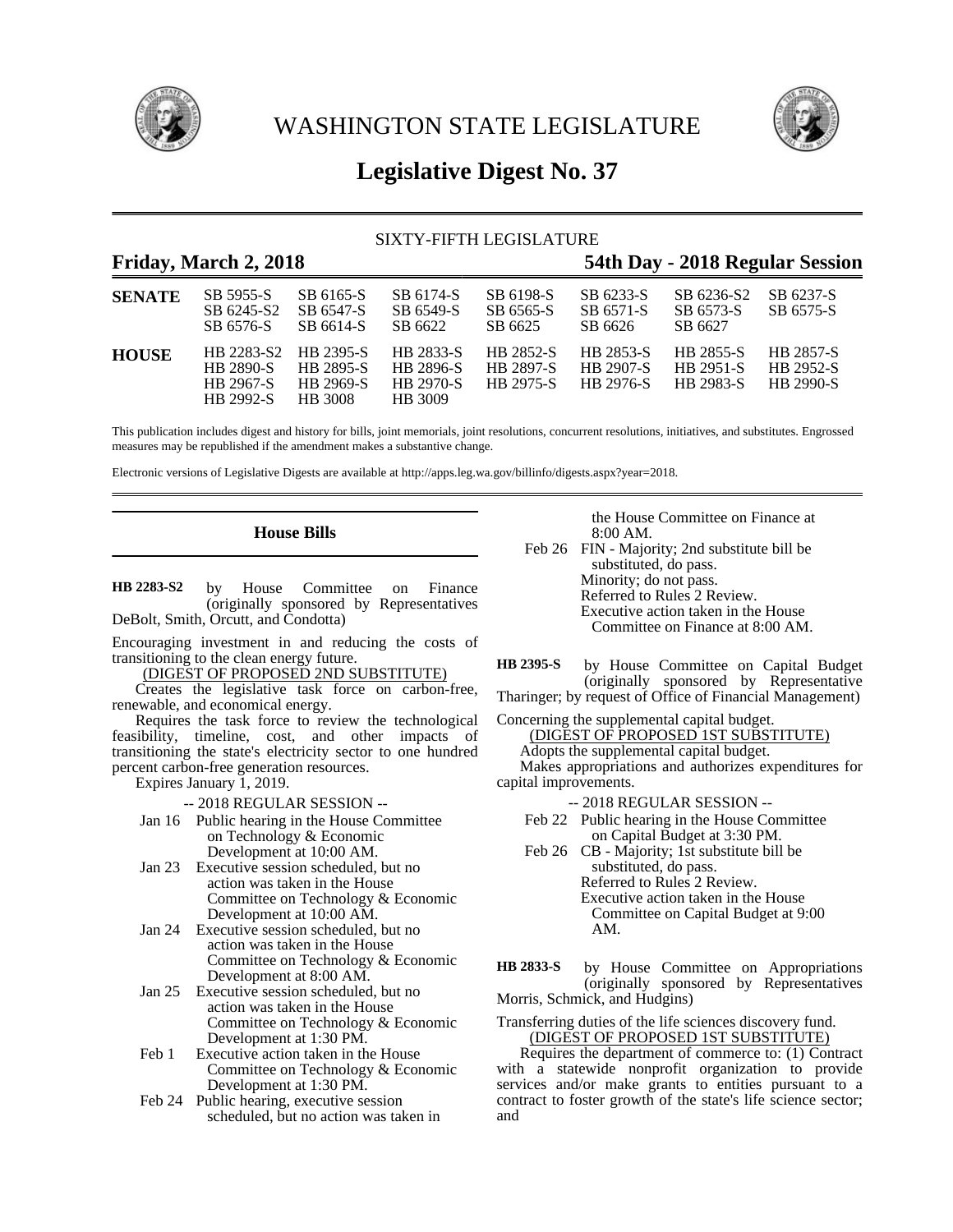(2) Improve the health and economic well-being of its residents.

Requires the organization to be a statewide organization established with a primary mission of growing and sustaining the life science ecosystem within the state.

Allows the department to: (1) Also contract with the organization to monitor and collect life science discovery fund grant payback funds; and

(2) Authorize expenditures from the life sciences discovery fund.

Repeals or recodifies chapter 43.350 RCW regarding life sciences research.

-- 2018 REGULAR SESSION --

- Jan 24 Public hearing in the House Committee on Technology & Economic Development at 8:00 AM.
- Jan 25 Executive session scheduled, but no action was taken in the House Committee on Technology & Economic Development at 1:30 PM.
- Jan 30 Executive action taken in the House Committee on Technology & Economic Development at 10:00 AM.
- Feb 3 Public hearing in the House Committee on Appropriations at 9:00 AM.
- Feb 5 APP Majority; 1st substitute bill be substituted, do pass. Minority; do not pass. Executive action taken in the House Committee on Appropriations at 1:30 PM.
- Feb 6 Referred to Rules 2 Review.<br>Feb 8 Placed on second reading by
- Placed on second reading by Rules Committee.
- Feb 12 1st substitute bill substituted. Rules suspended. Placed on Third Reading. Third reading, passed; yeas, 96; nays, 1;
	- absent, 0; excused, 1. -- IN THE SENATE --
- Feb 14 First reading, referred to Health & Long Term Care.
- Feb 15 HLTC Majority; without recommendation. And refer to Ways & Means. Executive action taken in the Senate Committee on Health & Long Term Care at 10:00 AM.
- Feb 16 Referred to Ways & Means.
- Feb 24 Public hearing in the Senate Committee on Ways & Means at 9:00 AM.
- Feb 26 WM Majority; do pass. Minority; do not pass. Minority; without recommendation. Passed to Rules Committee for second reading. Executive action taken in the Senate Committee on Ways & Means at 10:00 AM.
- Mar 1 Placed on second reading by Rules Committee.

by House Committee on Capital Budget (originally sponsored by Representatives Graves and Haler) **HB 2852-S**

#### Concerning attorneys' fees on public works contracts. (DIGEST OF PROPOSED 1ST SUBSTITUTE)

Requires the award of attorneys' fees, in disputes arising from public works contracts, to be paid only if the prevailing party recovers more than the amount offered in settlement.

-- 2018 REGULAR SESSION --

- Jan 30 Public hearing in the House Committee on Capital Budget at 3:30 PM.
- Feb 5 CB Majority; 1st substitute bill be substituted, do pass. Executive action taken in the House Committee on Capital Budget at 10:00 AM.
- Feb 6 Referred to Rules 2 Review.<br>Feb 8 Rules Committee relieved of
- Rules Committee relieved of further consideration. Placed on second reading.
- Feb 19 Referred to Rules 2 Consideration.
- by House Committee on Finance (originally sponsored by Representative Morris) **HB 2853-S**

Providing a retail sales and use tax exemption for qualified donations to the Washington excellence fund.

(DIGEST OF PROPOSED 1ST SUBSTITUTE)

Creates the Washington excellence fund.

Provides a sales and use tax exemption, to a person who makes a donation to the fund, in an amount equal to the monetary donation amount.

Allows the person to identify one of the state higher education loans or grant programs to receive the donation, however, if the person does not identify a specific loan or grant program, the donation will be credited to the state need grant.

Expires July 1, 2028.

-- 2018 REGULAR SESSION --

- Jan 30 Public hearing in the House Committee on Finance at 3:30 PM.
- Feb 5 FIN Majority; 1st substitute bill be substituted, do pass. Minority; do not pass.
	- Executive action taken in the House
	- Committee on Finance at 8:00 AM.
- Feb 6 Referred to Appropriations.

by House Committee on Early Learning & Human Services (originally sponsored by Representatives Stonier, Appleton, Haler, Lovick, Orwall, Sells, Wylie, Eslick, and Hayes) **HB 2855-S**

Concerning the sharing of information between participants in multidisciplinary coordination of child sexual abuse investigations.

(DIGEST OF PROPOSED 1ST SUBSTITUTE)<br>uthorizes participants in multidiscipl Authorizes participants in multidisciplinary coordination to share information about criminal child sexual assault investigations and case planning following the investigations with other participants in the multidisciplinary coordination.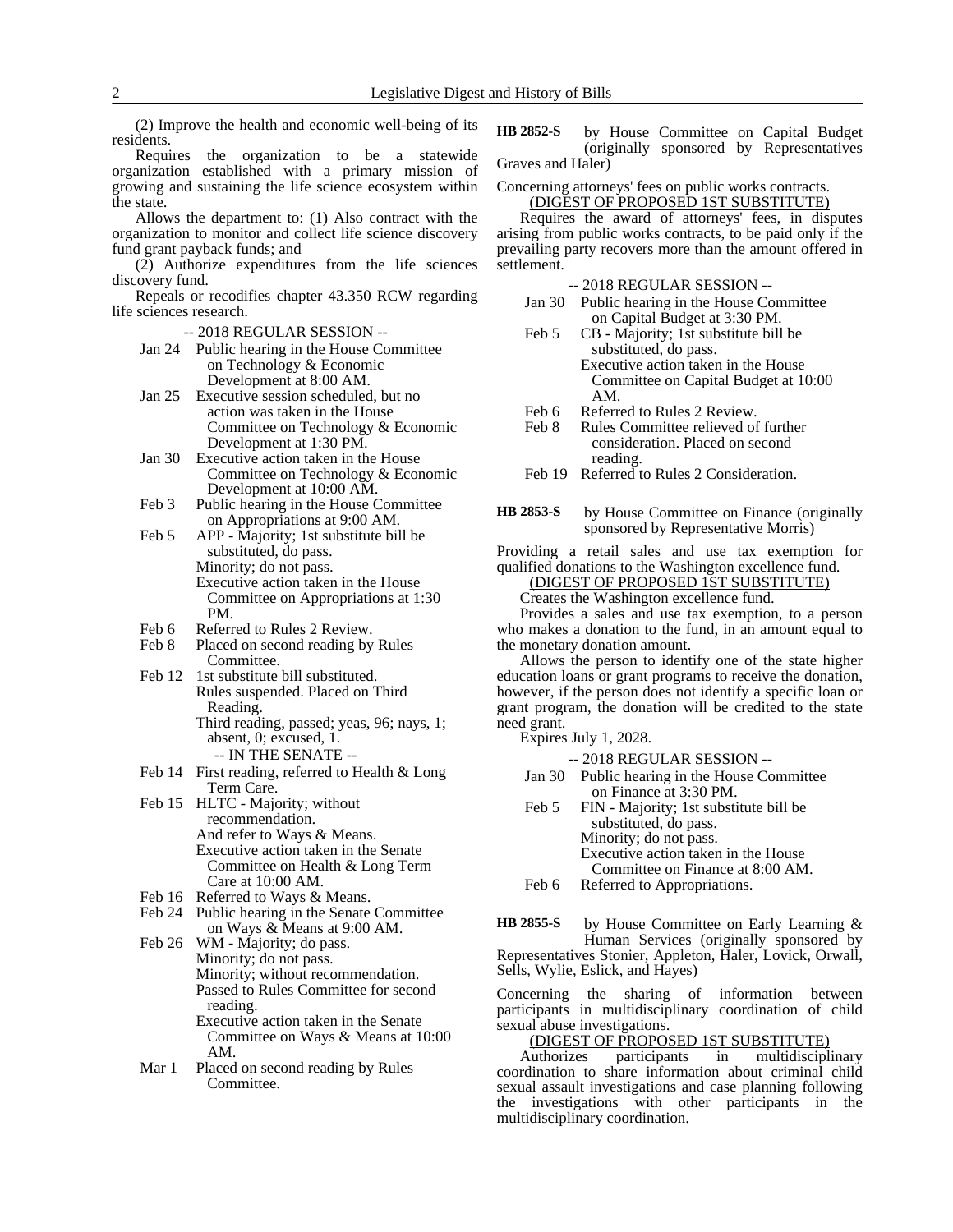- -- 2018 REGULAR SESSION --
- Jan 31 Public hearing in the House Committee on Early Learning & Human Services at 1:30 PM.
- Feb 2 ELHS Majority; 1st substitute bill be substituted, do pass. Referred to Rules 2 Review. Executive action taken in the House Committee on Early Learning & Human Services at 8:00 AM.
- Feb 8 Rules Committee relieved of further consideration. Placed on second reading.
- Feb 12 1st substitute bill substituted. Rules suspended. Placed on Third Reading. Third reading, passed; yeas, 98; nays, 0; absent, 0; excused, 0. -- IN THE SENATE --
- Feb 14 First reading, referred to Law & Justice.
- Feb 19 Public hearing in the Senate Committee on Law & Justice at 10:00 AM.
- Feb 22 LAW Majority; do pass with amendment(s). Executive action taken in the Senate Committee on Law & Justice at 10:00 AM.
- Feb 23 Passed to Rules Committee for second reading.

by House Committee on Early Learning & Human Services (originally sponsored by Representatives Orwall, Kraft, Goodman, Pettigrew, Kagi, Wylie, Frame, and Slatter) **HB 2857-S**

Concerning therapeutic responses to commercially sexually exploited youth.

(DIGEST OF PROPOSED 1ST SUBSTITUTE)

Prohibits a person under age eighteen, suspected of committing the crime of prostitution, from being charged, prosecuted, or booked into detention for a prostitution offense.

Requires law enforcement, before completing a law enforcement contact with an individual under eighteen years of age suspected of prostitution, to: (1) Make a child abuse or neglect report;

(2) Deliver the youth to an evaluation and treatment facility for evaluation for immediate mental health or substance use disorder inpatient treatment; or

(3) Refer the individual to other appropriate services.

Requires the office of homeless youth prevention and protection programs to administer funding for two receiving center pilot programs for commercially sexually exploited youth.

Requires the department of social and health services to use existing behavioral health organizations or other qualified and appropriate entities to increase access to behavioral health treatment for commercially sexually exploited youth.

Requires the state institute for public policy to complete an evaluation of this act and the effects of this act on the availability of treatment options for commercially sexually exploited youth, the effectiveness of serving commercially sexually exploited youth, and other effects of this act, and provide a report to the legislature.

-- 2018 REGULAR SESSION --

- Jan 30 Public hearing in the House Committee on Early Learning & Human Services at 8:00 AM.
- Feb 2 ELHS Majority; 1st substitute bill be substituted, do pass. Minority; do not pass. Referred to Appropriations. Executive action taken in the House Committee on Early Learning & Human Services at 8:00 AM.
- Feb 5 Public hearing in the House Committee on Appropriations at 1:30 PM.
- Feb 6 Executive session scheduled, but no action was taken in the House Committee on Appropriations at 10:00 AM.

by House Committee on Public Safety (originally sponsored by Representatives Hansen, Frame, and Ormsby) **HB 2890-S**

Promoting successful reentry by modifying the process for obtaining certificates of discharge and vacating conviction records.

(DIGEST OF PROPOSED 1ST SUBSTITUTE)

Establishes the new hope act.

Modifies the process for obtaining certificates of discharge for an offender who has completed all conditions of his or her sentence and for vacating conviction records.

-- 2018 REGULAR SESSION --

- Jan 23 Public hearing in the House Committee on Public Safety at 1:30 PM.
- Jan 30 Executive session scheduled, but no action was taken in the House Committee on Public Safety at 1:30 PM.
- Feb 1 PS Majority; 1st substitute bill be substituted, do pass. Minority; do not pass. Executive action taken in the House Committee on Public Safety at 8:00 AM.

Feb 2 Referred to Rules 2 Review.

by House Committee on Early Learning & Human Services (originally sponsored by Representatives Frame, Goodman, Kagi, Ortiz-Self, Slatter, Jinkins, and Ormsby) **HB 2895-S**

Revising conditions under which a person is subject to exclusive adult jurisdiction and extending juvenile court jurisdiction over serious cases to age twenty-five.

## (DIGEST OF PROPOSED 1ST SUBSTITUTE)

Modifies provisions regarding subjecting a person to exclusive adult jurisdiction and the extension of juvenile court jurisdiction over serious cases to age twenty-five.

### -- 2018 REGULAR SESSION --

Jan 30 Public hearing in the House Committee on Early Learning & Human Services at 8:00 AM.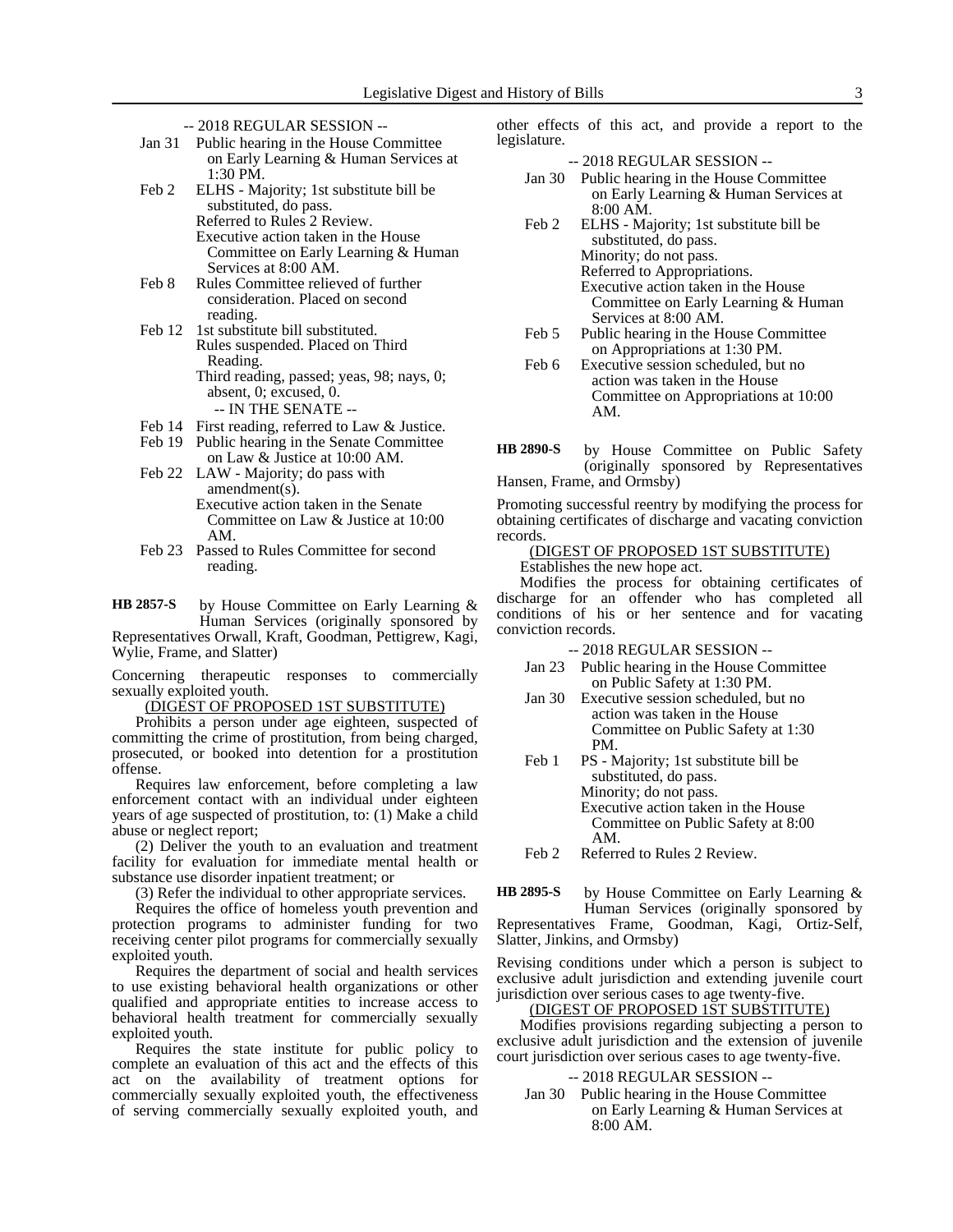- Feb 2 ELHS Majority; 1st substitute bill be substituted, do pass. Minority; do not pass. Referred to Appropriations. Executive action taken in the House Committee on Early Learning & Human Services at 8:00 AM.
- Feb 5 Public hearing in the House Committee on Appropriations at 1:30 PM.
- Feb 6 APP Majority; do pass 1st substitute bill proposed by Early Learning & Human Services. Minority; do not pass.

Minority; without recommendation.

Referred to Rules 2 Review.

Executive action taken in the House Committee on Appropriations at 10:00 AM.

- Feb 13 Rules Committee relieved of further consideration. Placed on second reading.
- Feb 19 Referred to Rules 2 Consideration.
- by House Committee on Transportation (originally sponsored by Representative Wylie) **HB 2896-S**

Concerning the transfer of moneys from transportation accounts.

(DIGEST OF PROPOSED 1ST SUBSTITUTE)

Creates the bicycle and pedestrian grant account.

Requires a certain net tax amount from the motor vehicle fund to be distributed to the transportation improvement board, the county road administration board, the freight mobility investment account, and the connecting Washington account.

Requires the state treasurer to transfer from the multimodal transportation account: (1) 35,224,000 dollars each fiscal biennium to the rural mobility grant program account;

(2) 77,680,000 dollars each fiscal biennium to the regional mobility grant program account;

 $(3)$  14,670,000 dollars to the complete streets grant program account;

 $(4)$  10,380,000 dollars to the bicycle and pedestrian grant account; and

(5) 8,511,000 dollars to the freight mobility multimodal account.

-- 2018 REGULAR SESSION --

- Feb 5 Public hearing in the House Committee on Transportation at 1:30 PM.
- Feb 6 TR Majority; 1st substitute bill be substituted, do pass. Minority; do not pass. Referred to Rules 2 Review. Executive action taken in the House Committee on Transportation at 11:30 AM.

by House Committee on Technology & Economic Development (originally sponsored by Representatives Morris and Tarleton) **HB 2897-S**

Concerning electric utility plans for distributed energy resources and transportation electrification.

# (DIGEST OF PROPOSED 1ST SUBSTITUTE)

Authorizes the utilities and transportation commission to allow an incentive rate of return on investment for electric vehicle supply equipment that is deployed by electrical companies for the system benefit of ratepayers.

Authorizes the governing authority of an electric utility formed under chapter 35.92 RCW and the commission of a public utility district to adopt a transportation electrification plan that, at a minimum, establishes a finding that outreach and investment in the electrification of transportation infrastructure is costeffective and within the limits established by the state Constitution.

-- 2018 REGULAR SESSION --

- Jan 23 Public hearing in the House Committee on Technology & Economic Development at 10:00 AM.
- Jan 30 Executive session scheduled, but no action was taken in the House Committee on Technology & Economic Development at 10:00 AM.
- Jan 31 Executive session scheduled, but no action was taken in the House Committee on Technology & Economic Development at 8:00 AM.
- Feb 1 TED Majority; 1st substitute bill be substituted, do pass. Minority; do not pass. Executive action taken in the House Committee on Technology & Economic Development at 1:30 PM.
- Feb 2 Referred to Rules 2 Review.

by House Committee on Early Learning & Human Services (originally sponsored by **HB 2907-S**

Representatives Goodman, Frame, Kagi, and Doglio)

Concerning confinement in juvenile rehabilitation facilities.

(AS OF HOUSE 2ND READING 2/28/18)

Addresses confinement in juvenile rehabilitation facilities.

Requires a child under the age of eighteen to be placed in a facility operated by the department of social and health services or the department of children, youth, and families, as applicable, to determine the child's earned release date.

Authorizes a juvenile offender adjudicated of a serious violent offense to be committed by the juvenile court to the department of social and health services or the department of children, youth, and families, as applicable, for placement in a correctional institution up to the time the juvenile offender is age twenty-five and one-half years old, but not beyond.

Allows a juvenile offender convicted of an A++ juvenile disposition category offense, or found to be armed with a firearm and sentenced to an additional twelve months, to be committed by the juvenile court to the department of social and health services or the department of children, youth, and families, as applicable, for placement in a juvenile correctional institution up to his or her twenty-fifth birthday, but not beyond.

Requires the department of social and health services or the department of children, youth, and families, as appropriate, to review the placement of an individual over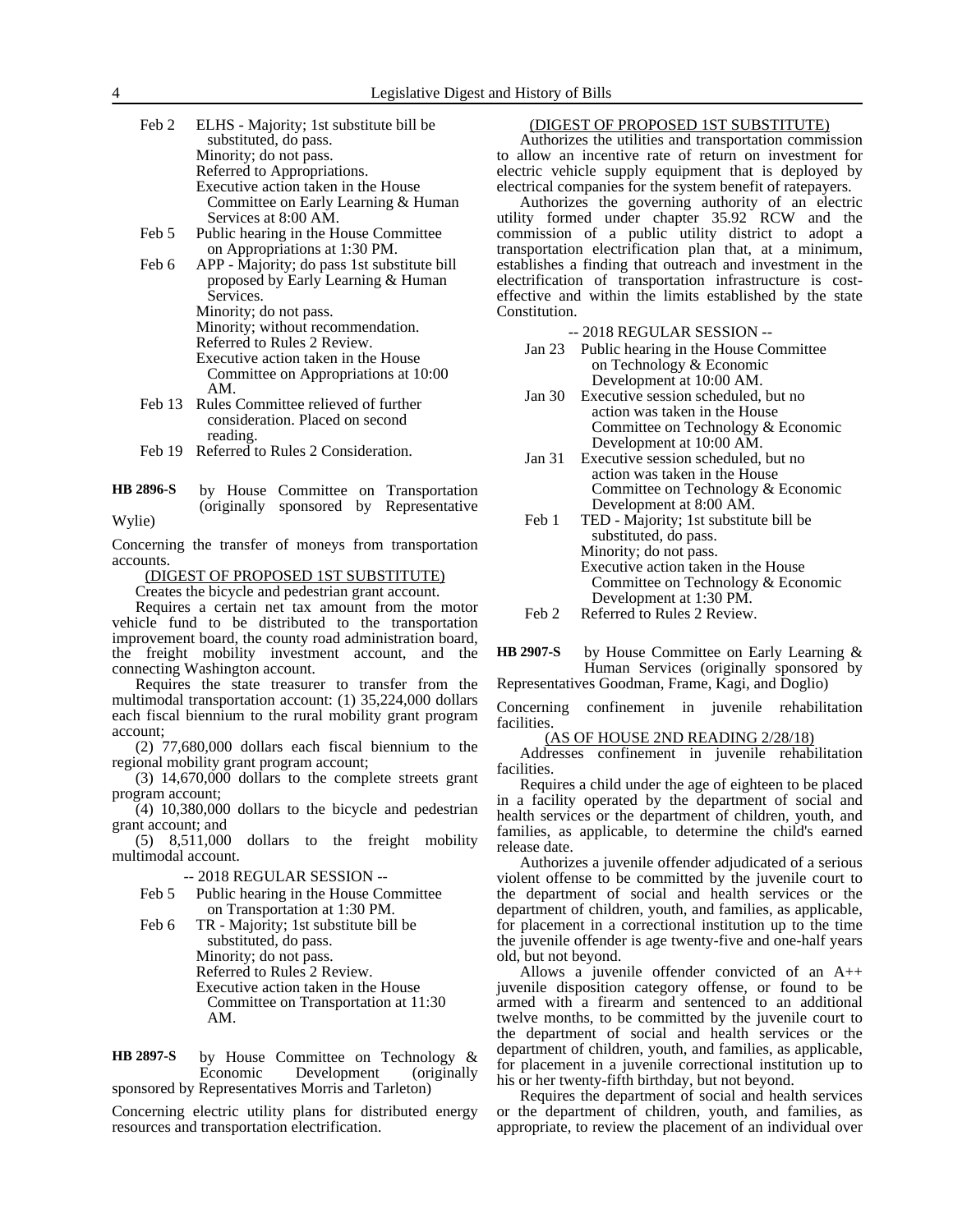age twenty-one who was placed in the custody of the department following an adult court felony conviction for an offense committed before age eighteen to determine whether the individual should be transferred to the custody of the department of corrections.

Requires the state institute for public policy to assess the impact of this act on community safety, racial disproportionality, and youth rehabilitation.

-- 2018 REGULAR SESSION --

- Jan 30 Public hearing in the House Committee on Early Learning & Human Services at 8:00 AM.
- Feb 2 ELHS Majority; 1st substitute bill be substituted, do pass. Minority; do not pass. Referred to Appropriations. Executive action taken in the House Committee on Early Learning & Human Services at 8:00 AM.
- Feb 5 Public hearing in the House Committee on Appropriations at 1:30 PM.
- Feb 6 APP Majority; do pass 1st substitute bill proposed by Early Learning & Human Services.
	- Minority; do not pass.
	- Referred to Rules 2 Review.
	- Executive action taken in the House Committee on Appropriations at 10:00 AM.
- Feb 13 Rules Committee relieved of further consideration. Placed on second reading.
- Feb 19 Referred to Rules 2 Consideration.
- Feb 27 Rules Committee relieved of further consideration. Placed on second reading.
- Feb 28 1st substitute bill substituted. Floor amendment(s) adopted. Rules suspended. Placed on Third Reading. Third reading, passed; yeas, 71; nays, 27; absent, 0; excused, 0. -- IN THE SENATE --
- Mar 1 First reading, referred to Ways & Means.

by House Committee on Community Development, Housing & Tribal Affairs (originally sponsored by Representatives McCabe, Gregerson, Stambaugh, Stanford, Walsh, Reeves, Dye, Barkis, Frame, Haler, Jinkins, Kloba, Ormsby, Valdez, and Peterson) **HB 2951-S**

Ordering a study to determine how to increase reporting and investigation of missing Native American women.

(DIGEST OF PROPOSED 1ST SUBSTITUTE)

Requires the Washington state patrol to conduct a study to determine how to increase state criminal justice protective and investigative resources for reporting and identifying missing Native American women in the state. Expires December 31, 2019.

-- 2018 REGULAR SESSION --

Jan 30 Public hearing in the House Committee on Community Development and Housing & Tribal Affairs at 10:00 AM.

- Feb 1 CDHT Majority; 1st substitute bill be substituted, do pass. Executive action taken in the House Committee on Community Development and Housing & Tribal Affairs at 1:30 PM.
- Feb 2 Referred to Rules 2 Review.
- Feb 6 Placed on second reading by Rules Committee.
- Feb 7 1st substitute bill substituted. Rules suspended. Placed on Third Reading. Third reading, passed; yeas, 98; nays, 0;
	- absent, 0; excused, 0. -- IN THE SENATE --
- Feb 9 First reading, referred to State Government, Tribal Relations & Elections.
- Feb 16 Public hearing in the Senate Committee on State Government and Tribal Relations & Elections at 8:00 AM.
- Feb 19 Executive action taken in the Senate Committee on State Government and Tribal Relations & Elections at 6:00 PM.
- Feb 20 SGTE Majority; do pass. And refer to Ways & Means.
- Feb 21 Referred to Ways & Means.
- Feb 24 Public hearing in the Senate Committee on Ways & Means at 9:00 AM.
- Feb 26 WM Majority; do pass. Passed to Rules Committee for second reading. Executive action taken in the Senate Committee on Ways & Means at 10:00 AM.
- Feb 28 Placed on second reading by Rules Committee.
- by House Committee on Environment (originally sponsored by Representatives Shea, DeBolt, and Haler) **HB 2952-S**

Concerning officially naming a recreational trail.

(DIGEST OF PROPOSED 1ST SUBSTITUTE)

Directs the city of Spokane Valley to rename the portion of the Milwaukee road corridor in the city known as the Appleway trail the Senator Bob McCaslin trail.

Requires the state to provide and install a proper marker identifying the name of the trail.

Requires the parks and recreation commission to incur all costs associated with the provision and installation of the sign.

-- 2018 REGULAR SESSION --

- Feb 1 ENVI Majority; 1st substitute bill be substituted, do pass. Minority; do not pass. Public hearing and executive action taken in the House Committee on Environment at 8:00 AM.
- Feb 2 Referred to Rules 2 Review.
- Feb 8 Placed on second reading by Rules Committee.
- Feb 19 Referred to Rules 2 Consideration.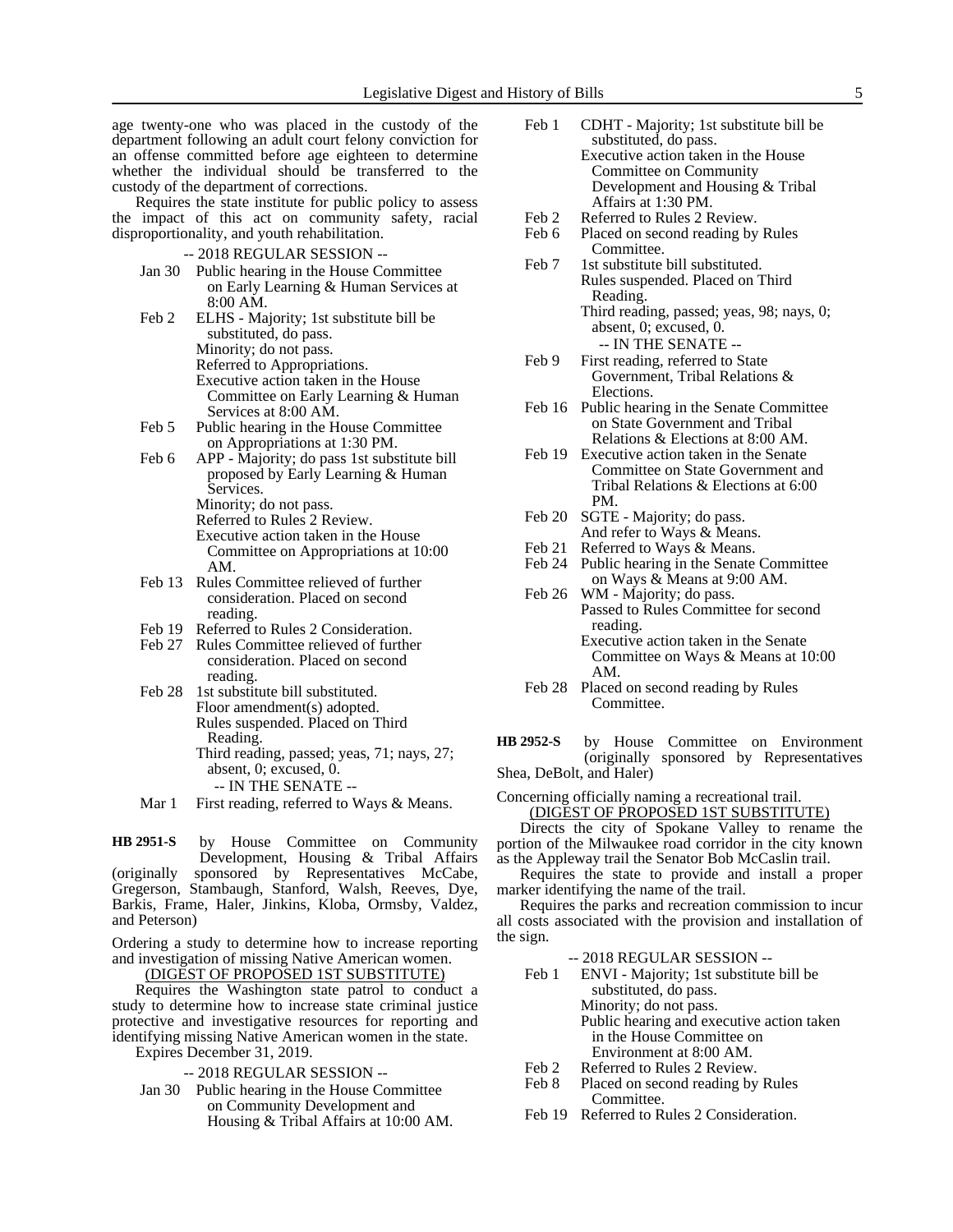by House Committee on Finance (originally sponsored by Representatives Lytton, Dolan, Wylie, Frame, Valdez, Pollet, Doglio, Santos, and **HB 2967-S**

Macri)

Assisting Washington families by improving the fairness of the state's tax system by enacting a capital gains tax and providing property tax relief.

(DIGEST OF PROPOSED 1ST SUBSTITUTE)

Declares an intent to: (1) Ask the state's citizens to reduce the state property tax levy and impose a commensurate new tax;

(2) Impose a capital gains tax to improve the fairness of the state's tax system; and

(3) Provide property tax relief to senior citizens, persons with disabilities, and veterans.

- -- 2018 REGULAR SESSION --
- Feb 16 Public hearing in the House Committee on Finance at 8:00 AM.
- Feb 19 FIN Majority; 1st substitute bill be substituted, do pass. Minority; do not pass. Minority; without recommendation. Executive action taken in the House Committee on Finance at 3:30 PM.
- Feb 22 Referred to Rules 2 Review.
- by House Committee on Finance (originally sponsored by Representatives Van Werven **HB 2969-S**

and Muri)

Extending the business and occupation tax return filing due date for annual filers.

(DIGEST OF PROPOSED 1ST SUBSTITUTE)

States that business and occupation tax payments, for annual filers, are due on or before the first day of the third month immediately following the end of the period covered by the return.

-- 2018 REGULAR SESSION --

- Feb 5 FIN Majority; 1st substitute bill be substituted, do pass. Executive action taken in the House Committee on Finance at 8:00 AM.
- Feb 6 Referred to Rules 2 Review.
- Feb 8 Placed on second reading by Rules Committee.

by House Committee on Transportation (originally sponsored by Representatives Hudgins, Morris, Kloba, and Muri) **HB 2970-S**

Establishing an autonomous vehicle work group. (DIGEST OF PROPOSED 1ST SUBSTITUTE)

Requires the transportation commission to convene an executive and legislative work group to develop policy recommendations to address the operation of autonomous vehicles on public roadways in the state.

Expires December 31, 2023.

-- 2018 REGULAR SESSION --

- Feb 5 Public hearing in the House Committee on Transportation at 1:30 PM.
- Feb 6 TR Majority; 1st substitute bill be substituted, do pass. Referred to Rules 2 Review.

Executive action taken in the House Committee on Transportation at 11:30 AM.

Feb 14 Rules Committee relieved of further consideration. Placed on second reading. 1st substitute bill substituted. Rules suspended. Placed on Third Reading.

Third reading, passed; yeas, 96; nays, 2; absent, 0; excused, 0. -- IN THE SENATE --

- Feb 16 First reading, referred to Transportation.<br>Feb 19 Public hearing in the Senate Committee Public hearing in the Senate Committee
- on Transportation at 3:30 PM. Feb 26 TRAN - Majority; do pass with amendment(s). Passed to Rules Committee for second reading. Executive action taken in the Senate Committee on Transportation at 1:30 PM.
- Feb 27 Placed on second reading by Rules Committee.
- Mar 1 Committee amendment(s) adopted with no other amendments. Rules suspended. Placed on Third Reading. Third reading, passed; yeas, 48; nays, 0; absent, 1; excused, 0.

by House Committee on Transportation (originally sponsored by Representatives McCabe, Wylie, Orcutt, Irwin, Chapman, Goodman, and Griffey) **HB 2975-S**

Concerning snow bikes.

## (DIGEST OF PROPOSED 1ST SUBSTITUTE)

Requires the department of licensing to allow a motorcycle owner to register or renew his or her registration and, at the same time, register or renew the vehicle for use as a snow bike.

Includes snow bikes in the definition of "snowmobile" for purposes of department of licensing provisions.

Allows a person to operate a motorcycle, that previously had been converted to a snow bike, upon a public road, street, or highway of this state if certain conditions are met.

-- 2018 REGULAR SESSION --

- Feb 5 Public hearing in the House Committee on Transportation at 1:30 PM.
- Feb 6 TR Majority; 1st substitute bill be substituted, do pass. Referred to Rules 2 Review. Executive action taken in the House Committee on Transportation at 11:30 AM.
- Feb 13 Rules Committee relieved of further consideration. Placed on second reading.
	- 1st substitute bill substituted.
	- Rules suspended. Placed on Third Reading.
	- Third reading, passed; yeas, 98; nays, 0; absent, 0; excused, 0.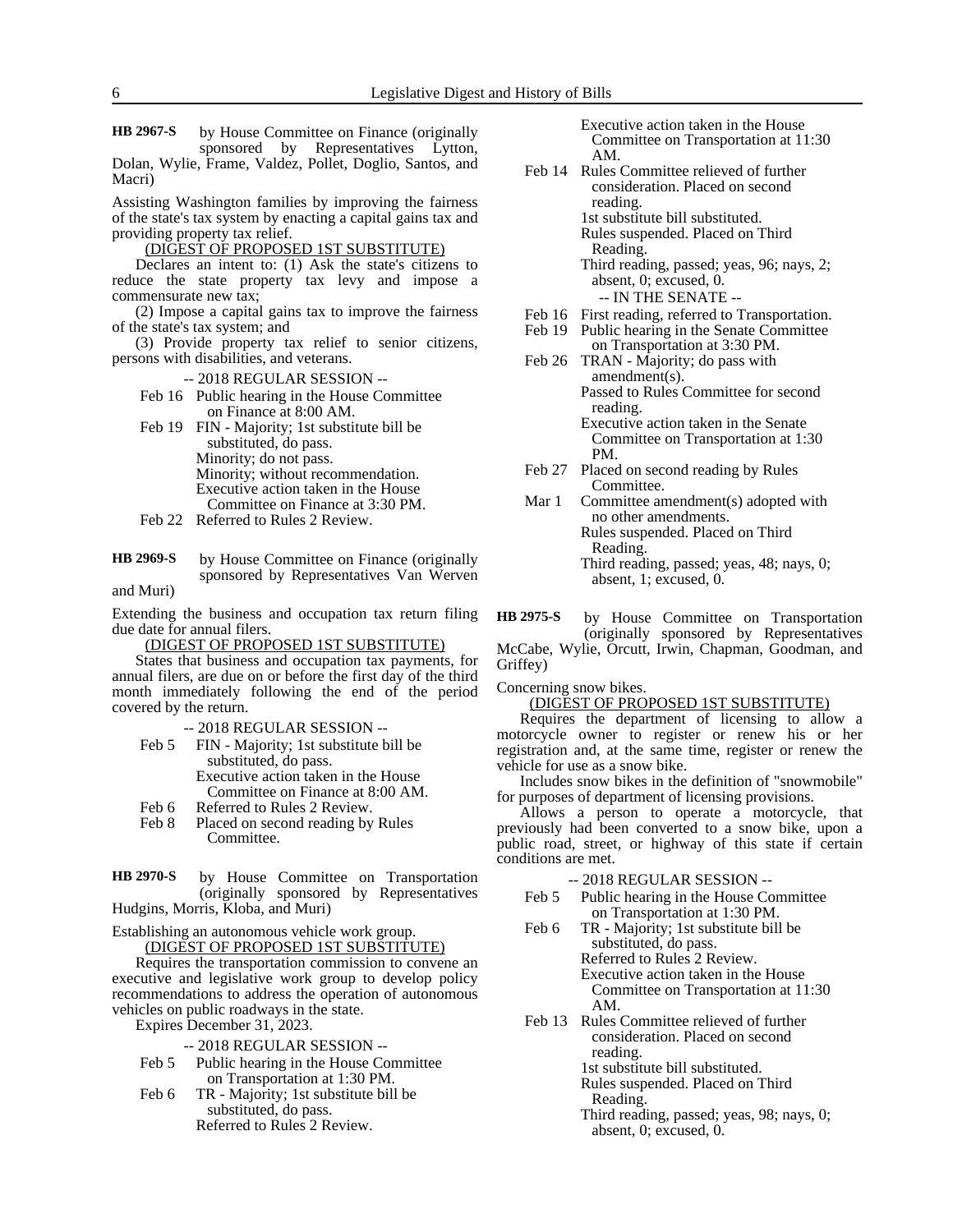- -- IN THE SENATE --
- Feb 15 First reading, referred to Transportation.
- Feb 22 Public hearing in the Senate Committee on Transportation at 3:30 PM.
- Feb 26 TRAN Majority; do pass. Passed to Rules Committee for second reading. Executive action taken in the Senate

Committee on Transportation at 1:30 PM.

Mar 1 Placed on second reading by Rules Committee.

by House Committee on State Govt, Elections & IT (originally sponsored by Representatives Peterson and Ortiz-Self) **HB 2976-S**

Recognizing the fourth Saturday of September as public lands day.

(DIGEST OF PROPOSED 1ST SUBSTITUTE)

Recognizes the fourth Saturday of September as public lands day.

-- 2018 REGULAR SESSION --

Feb 2 SEIT - Majority; 1st substitute bill be substituted, do pass. Minority; do not pass. Referred to Rules 2 Review. Executive action taken in the House Committee on State Government and Elections & Information Technology at 8:00 AM.

by House Committee on Transportation (originally sponsored by Representative **HB 2983-S**

Clibborn)

Establishing a new marine pilotage tariff setting process. (DIGEST OF PROPOSED 1ST SUBSTITUTE)

Requires the utilities and transportation commission to establish the pilotage tariffs for pilotage services provided under the pilotage act.

Allows the commission to: (1) Establish extra compensation for extra services to vessels in distress, for awaiting vessels, for all vessels in direct transit to or from a Canadian port where Puget Sound pilotage is required for a portion of the voyage, for being carried to sea on vessels against the will of the pilot, and for other services as may be determined by the commission; and

(2) As an element of the Puget Sound pilotage district tariff, consider pilot retirement expenses incurred in the prior year in either pilotage district.

Requires the board of pilotage commissioners to provide assistance to the commission, as requested by the commission, in its performance of pilotage tariff setting functions.

Requires a port district that provides pilotage services to: (1) Periodically establish pilotage tariffs for pilotage services provided under chapter 53.08 RCW;

(2) Release its pilotage budget, including the five-year capital spending plan, prior year pilotage financial statement, and the proposed pilotage tariff;

(3) File the pilotage tariff with the commission and the board following approval of the pilotage tariff by the port district commission;

(4) Include a pension charge in its tariff until the pilot retirement agreement expenses for Grays Harbor pilotage district pilots employed before October 1, 2001, are no longer owed; and

(5) Determine the pension charge owed as pilot retirement agreement expenses.

Prohibits the state from being obligated to fund or pay for any portion of retirement payments for pilots or retired pilots.

Creates the marine pilotage tariff setting account.

-- 2018 REGULAR SESSION --

- Feb 5 Public hearing in the House Committee on Transportation at 1:30 PM.
- Feb 6 TR Majority; 1st substitute bill be substituted, do pass. Referred to Rules 2 Review. Executive action taken in the House Committee on Transportation at 11:30 AM.
- Feb 13 Rules Committee relieved of further consideration. Placed on second reading.

Feb 19 Referred to Rules 2 Consideration.

by House Committee on Transportation (originally sponsored by Representatives Fey, Young, and Muri) **HB 2990-S**

Concerning the Tacoma Narrows bridge debt service payment plan.

(AS OF HOUSE 2ND READING 2/28/18)

Requires the transportation commission to maintain tolls at no more than:  $(1)$  Toll rates effective at the fiscal year 2018 level until fiscal year 2022; and

(2) Twenty-five cents higher than the toll rates effective at the fiscal year 2018 level beginning in fiscal year 2022 until the debt service and deferred sales tax obligation is fully met and state contribution loans are fully repaid.

Requires the state treasurer to make state contribution loan transfers: (1) To the Tacoma Narrows toll bridge account on the first day of each fiscal biennium, beginning in the 2019-2021 fiscal biennium, through the life of the debt service plan; and

(2) In amounts necessary to ensure debt service payments are made in full after toll revenue from the Tacoma Narrows bridge toll facility is applied to the debt payment amounts and other required costs.

-- 2018 REGULAR SESSION --

- Feb 20 Public hearing in the House Committee on Transportation at 3:30 PM.
- Feb 21 TR Majority; 1st substitute bill be substituted, do pass. Executive action taken in the House Committee on Transportation at 3:30 PM.
- Feb 23 Referred to Rules 2 Review.
- Feb 27 Placed on second reading by Rules **Committee.**
- Feb 28 1st substitute bill substituted. Rules suspended. Placed on Third Reading.
	- Third reading, passed; yeas, 97; nays, 1; absent, 0; excused, 0.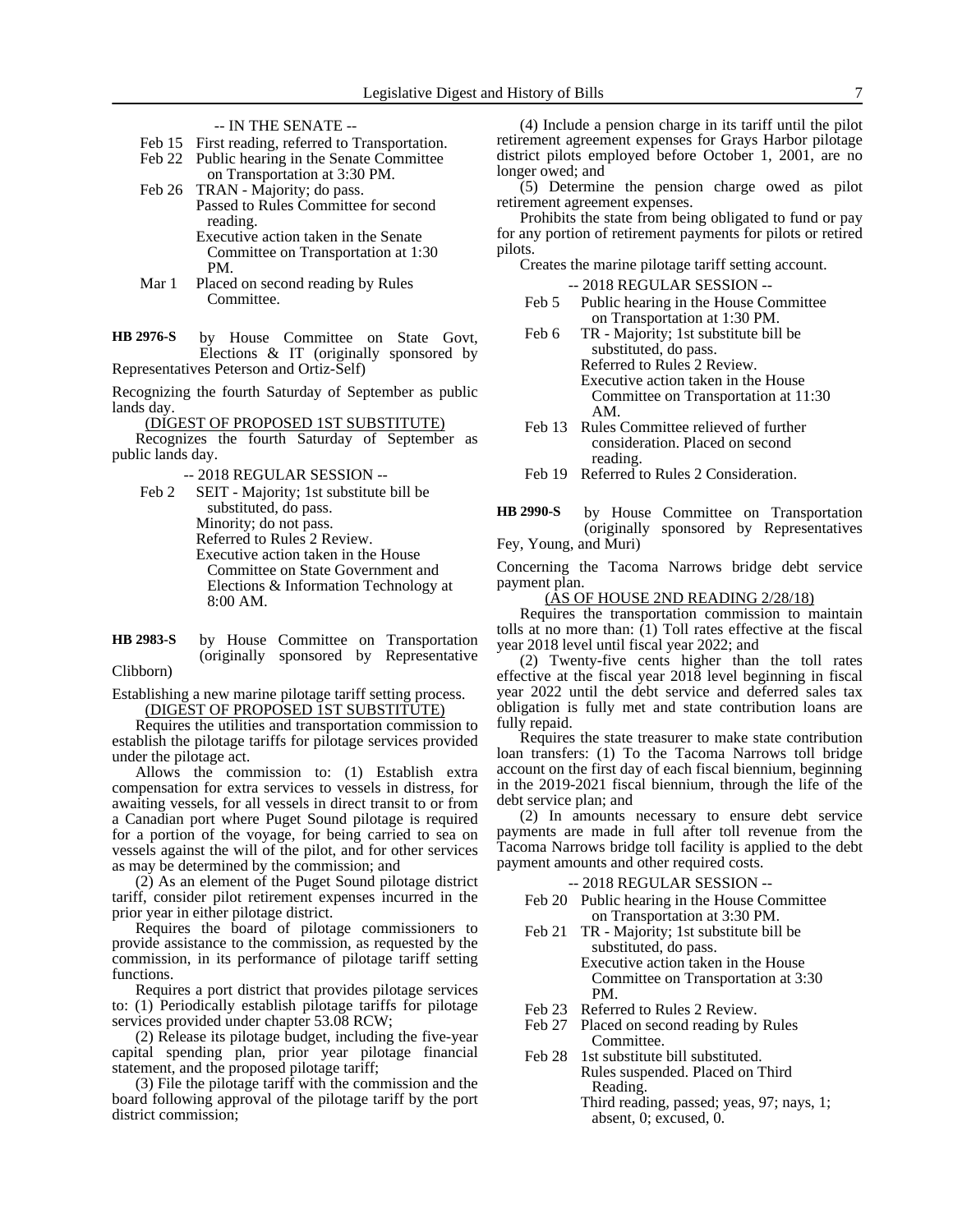#### -- IN THE SENATE --

Mar 1 First reading, referred to Transportation.

by House Committee on Finance (originally sponsored by Representatives Chapman, Maycumber, and Muri) **HB 2992-S**

Modifying the business and occupation tax structure for rural manufacturers and timber and wood product manufacturers, extractors, and wholesalers.

#### (DIGEST OF PROPOSED 1ST SUBSTITUTE)

Encourages economic growth and lower unemployment rates in rural counties by modifying the business and occupation tax structure for rural manufacturers and timber and wood product manufacturers, extractors, and wholesalers.

-- 2018 REGULAR SESSION -- Feb 19 FIN - Majority; 1st substitute bill be substituted, do pass. Minority; do not pass. Executive action taken in the House Committee on Finance at 3:30 PM. Feb 22 Referred to Rules 2 Review.

by Representatives Pike, Shea, Walsh, Taylor, Dent, Condotta, McCaslin, Hargrove, Holy, and Chandler **HB 3008**

Allowing public school districts and private schools to adopt a policy authorizing permanent employees to possess firearms on school grounds under certain conditions.

Establishes the safer schools act of 2018.

Authorizes the board of directors of a school district to: (1) Adopt a written policy allowing one or more permanent employees of a school located within the school district to possess firearms on school grounds; and

(2) If it adopts the written policy, notify local law enforcement agencies within the school district of the adoption of the policy.

Authorizes private schools to adopt a written policy allowing school employees to possess firearms on school grounds if done in accordance with the standards in section 3 of this act.

Requires the criminal justice training commission to: (1) Establish a firearms training and education program for the authorized permanent employees; and

(2) Adopt rules establishing the fees, training requirements, and procedures for obtaining the required training.

Makes an appropriation from the general fund to the criminal justice training commission for the training mentioned above.

-- 2018 REGULAR SESSION --

Mar 1 First reading, referred to Judiciary (Not Officially read and referred until adoption of Introduction report).

by Representatives Dent, Holy, McCabe, and Dye **HB 3009**

Creating the commercial and professional aviation scholarship program.

Creates the commercial and professional aviation scholarship program to increase the number of commercial and professional pilots in the state to meet aviation industry demands.

Creates the commercial and professional aviation loan program to increase the number of commercial and professional pilots in the state.

Creates the commercial and professional aviation scholarship program account and the commercial and professional aviation match transfer account.

-- 2018 REGULAR SESSION --

Mar 1 First reading, referred to Higher Education (Not Officially read and referred until adoption of Introduction report).

#### **Senate Bills**

by Senate Committee on Transportation (originally sponsored by Senators Kuderer, **SB 5955-S**

Wellman, Keiser, Hobbs, Palumbo, Mullet, Liias, Chase, Hasegawa, Darneille, Conway, Cleveland, Nelson, Billig, and Takko)

Concerning the collection of certain taxes and fees as a result of a high capacity transit system approved by the voters of a regional transit authority in 2016.

(AS OF SENATE 2ND READING 2/28/18)

Requires a contract, entered into with a regional transit authority for the collection of a motor vehicle excise tax, to provide that the department of licensing receives full reimbursement for the administration and collection of the tax, including those costs related to customer service and information technology.

Requires the department of licensing, when issuing notices to persons renewing vehicle registration, to indicate the net result after application of the credit.

Requires a regional transit authority that includes portions of a county with a population of more than 1.5 million and imposes a motor vehicle excise tax to: (1) Establish a market value adjustment program to be implemented for vehicles with registrations that are due or become due on or after September 1, 2018;

(2) Provide a credit against the motor vehicle excise tax due; and

(3) Beginning July 1, 2019, and continuing through the end of June 2020, allow an additional one-time credit against the motor vehicle excise tax due.

Requires the department of transportation, counties, and cities to, for regional transportation authority projects approved by voters after January 1, 2016, take all reasonable, feasible, and lawful measures necessary, including code or rule amendments and other agreements, to facilitate the preparation, filing, and processing of required permits as soon as practicable, with the goal of providing land use permit decisions within one hundred twenty days of submittal and other technical permit decisions sooner.

#### -- 2018 REGULAR SESSION --

- Jan 24 Public hearing in the Senate Committee on Transportation at 3:30 PM.
- Feb 6 TRAN Majority; 1st substitute bill be substituted, do pass.

Minority; without recommendation.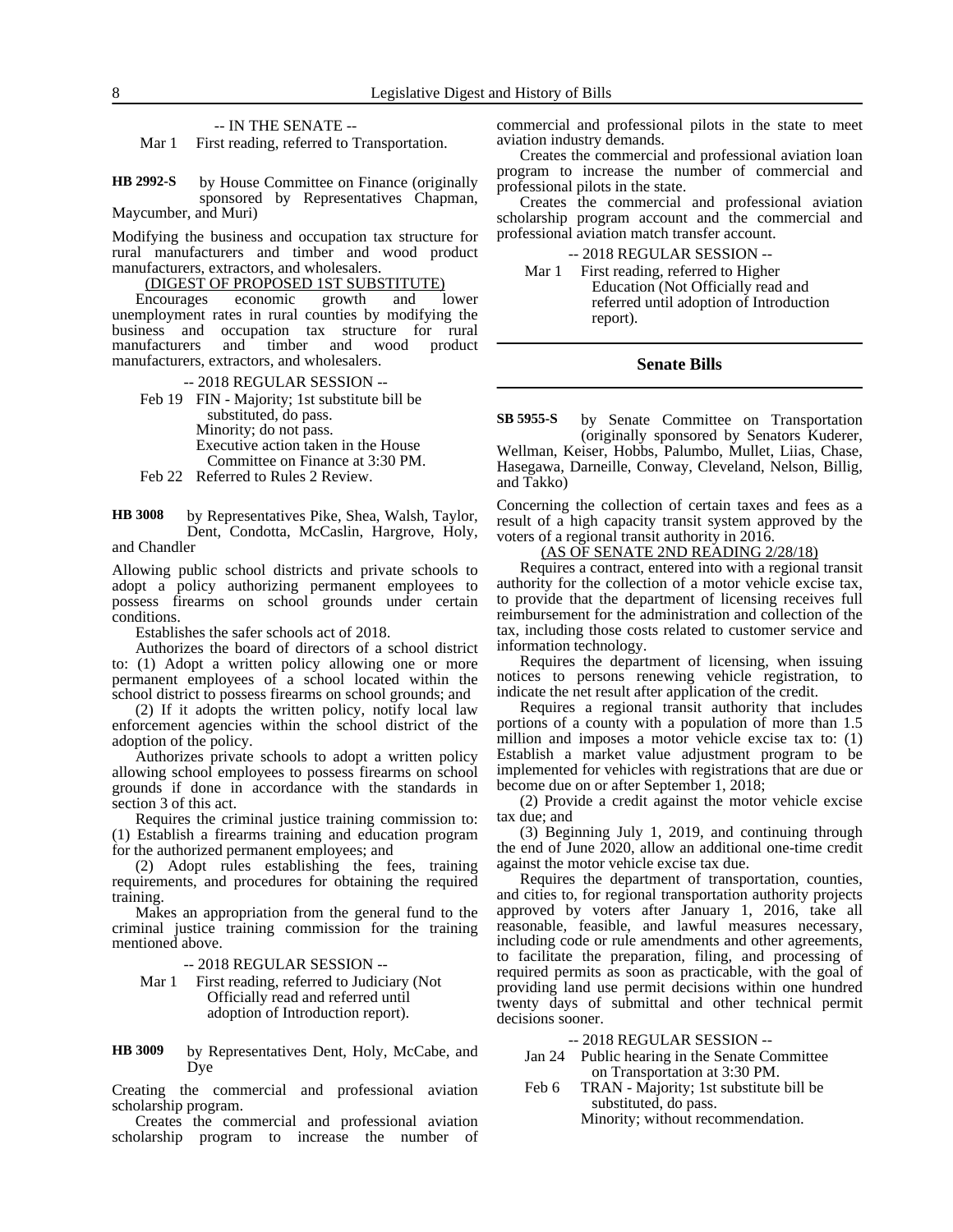Passed to Rules Committee for second reading. Executive action taken in the Senate

- Committee on Transportation at 1:30 PM.
- Feb 8 Placed on second reading by Rules Committee.
- Feb 28 1st substitute bill substituted. Floor amendment(s) adopted. Rules suspended. Placed on Third Reading. Third reading, passed; yeas, 30; nays, 14; absent, 0; excused, 5.
- by Senate Committee on Law & Justice (originally sponsored by Senators Chase, Angel, and Liias) **SB 6165-S**
- 
- Modifying the offense of assault in the third degree. (DIGEST OF PROPOSED 1ST SUBSTITUTE)

Includes in the crime of assault in the third degree, the assault of a person employed as a fare payment monitor by a public or private transit company or a contracted transit service provider.

- -- 2018 REGULAR SESSION --
- Jan 29 Public hearing in the Senate Committee on Law & Justice at 10:00 AM.
- Feb 1 LAW Majority; 1st substitute bill be substituted, do pass. Minority; without recommendation. Executive action taken in the Senate Committee on Law & Justice at 10:00 AM.
- Feb 2 Passed to Rules Committee for second reading.
- Feb 22 Senate Rules "X" file.

by Senate Committee on Ways & Means (originally sponsored by Senator Rolfes; by request of Office of Financial Management) **SB 6174-S**

Concerning budget stabilization account expenditures.

(DIGEST OF PROPOSED 1ST SUBSTITUTE)

Makes appropriations from the budget stabilization account to: (1) The Washington state patrol for fire service resource mobilization costs incurred in response to an emergency or disaster for wildfires; and

(2) To the department of natural resources for fire suppression costs incurred by the department during the 2017 fire season.

-- 2018 REGULAR SESSION --

- Feb 20 Public hearing in the Senate Committee on Ways & Means at 3:30 PM.
- Feb 21 WM Majority; 1st substitute bill be substituted, do pass. Minority; do not pass. Executive action taken in the Senate Committee on Ways & Means at 3:30 PM.
- Feb 22 Passed to Rules Committee for second reading. Placed on second reading by Rules

Committee.

by Senate Committee on Agriculture, Water, Natural Resources & Parks (originally sponsored by Senators Takko, Wilson, Rolfes, Rivers, and **SB 6198-S**

Mullet; by request of Department of Fish and Wildlife)

Increasing participation in recreational fishing and hunting.

(DIGEST OF PROPOSED 1ST SUBSTITUTE)

Increases participation in recreational fishing and hunting.

-- 2018 REGULAR SESSION --

- Jan 22 Public hearing in the Senate Committee on Agriculture, Water, and Natural Resources & Parks at 1:30 PM.
- Feb 1 AWNP Majority; 1st substitute bill be substituted, do pass. Executive action taken in the Senate Committee on Agriculture, Water, and Natural Resources & Parks at 1:30 PM.
- Feb 2 Passed to Rules Committee for second reading.
- Feb 22 Senate Rules "X" file.
- by Senate Committee on Health & Long Term Care (originally sponsored by Senators **SB 6233-S**

Cleveland, Rivers, Kuderer, Fain, and Conway)

Regulating the use of step therapy protocols. (DIGEST OF PROPOSED 1ST SUBSTITUTE)

Requires the state institute for public policy to conduct a literature review of step therapy protocol use including information concerning negative outcomes or adverse events resulting from the use.

Expires June 30, 2019.

-- 2018 REGULAR SESSION --

- Jan 18 Public hearing in the Senate Committee on Health & Long Term Care at 10:00 AM.
- Feb 1 HLTC Majority; 1st substitute bill be substituted, do pass. And refer to Ways & Means. Executive action taken in the Senate Committee on Health & Long Term Care at 10:00 AM.

Feb 2 Referred to Ways & Means.

by Senate Committee on Ways & Means (originally sponsored by Senators Chase, Hasegawa, and Palumbo) **SB 6236-S2**

Establishing the Washington state economic growth commission.

# (DIGEST OF PROPOSED 2ND SUBSTITUTE)

Creates the Washington state economic growth commission and requires the commission to: (1) Develop a state economic growth strategy related to accelerating technology innovation to increase the number of highpaying jobs in the state's economy; and

(2) Establish the feasibility and devise a plan for establishing a manufacturing innovation institute.

Authorizes the department of commerce to contract with the state's manufacturing extension partnership for the purposes of this act.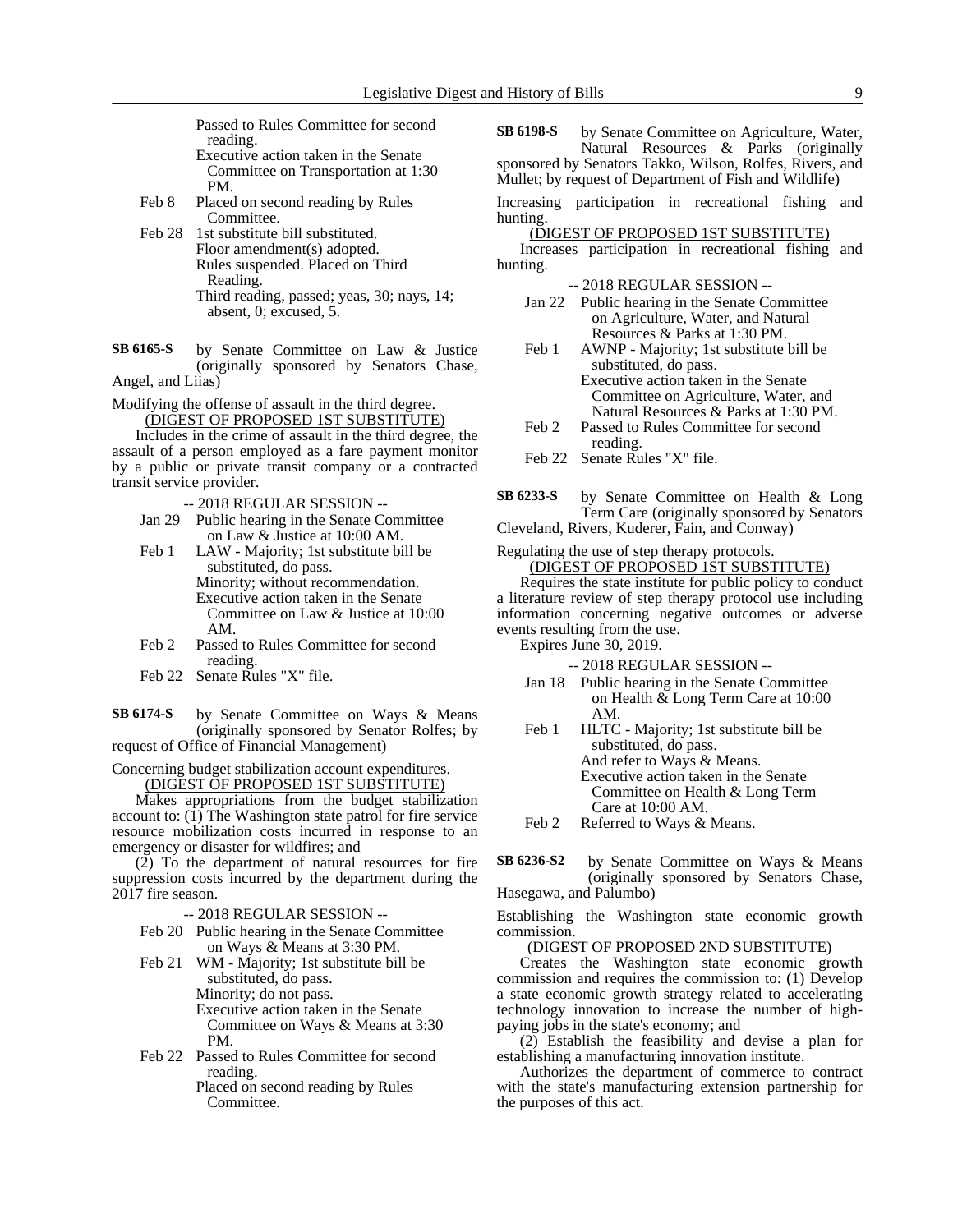- -- 2018 REGULAR SESSION --
- Jan 25 Public hearing and executive action taken in the Senate Committee on Economic Development & International Trade at 8:00 AM.
- Feb 1 Public hearing in the Senate Committee on Ways & Means at 3:30 PM.

Feb 6 WM - Majority; 2nd substitute bill be substituted, do pass. Minority; do not pass. Minority; without recommendation. Passed to Rules Committee for second reading. Executive action taken in the Senate Committee on Ways & Means at 10:00 AM.

- Feb 8 Placed on second reading by Rules Committee.
- Feb 12 2nd substitute bill substituted. Rules suspended. Placed on Third Reading. Third reading, passed; yeas, 30; nays, 17; absent, 0; excused, 2.

-- IN THE HOUSE --

- Feb 14 First reading, referred to Technology & Economic Development (Not Officially read and referred until adoption of Introduction report).
- Feb 22 TED Majority; do pass with amendment(s). Minority; do not pass. Minority; without recommendation. Public hearing and executive action taken in the House Committee on Technology & Economic Development at 1:30 PM.
- Feb 23 Referred to Appropriations.
- Feb 26 APP Majority; do pass with amendment(s) but without amendment(s) by Technology  $\&$ Economic Development. Minority; do not pass. Minority; without recommendation. Referred to Rules 2 Review. Public hearing and executive action taken in the House Committee on Appropriations at 11:00 AM.

by Senate Committee on Ways & Means (originally sponsored by Senators Keiser, Bailey, Rolfes, Walsh, Hasegawa, Chase, Darneille, Saldaña, Conway, and Kuderer) **SB 6237-S**

Increasing the personal needs allowance for people in residential and institutional care settings.

(DIGEST OF PROPOSED 1ST SUBSTITUTE)

States that beginning January 1, 2019, the personal needs allowance for clients being served in medical institutions and residential settings is seventy dollars.

- -- 2018 REGULAR SESSION --
- Jan 25 Public hearing in the Senate Committee on Ways & Means at 3:30 PM.
- Feb 5 WM Majority; 1st substitute bill be substituted, do pass.

Executive action taken in the Senate Committee on Ways & Means at 10:00 AM.

- Feb 6 Passed to Rules Committee for second reading.
- Feb 12 Placed on second reading by Rules Committee.
- Feb 22 Senate Rules "X" file.

by Senate Committee on Ways & Means (originally sponsored by Senators Saldaña, **SB 6245-S2**

Ranker, Conway, Hasegawa, McCoy, Hunt, and Keiser)

### Concerning spoken language interpreter services. (DIGEST OF PROPOSED 2ND SUBSTITUTE)

Centralizes and consolidates the procurement of spoken language interpreter services and expands the use of language access providers.

Authorizes the department of social and health services and the state health care authority to purchase interpreter services on behalf of limited English-speaking applicants and recipients of public assistance.

Authorizes the department of labor and industries to purchase interpreter services for medical and vocational providers authorized to provide services to limited English-speaking injured workers or crime victims.

Requires the department of social and health services, the state health care authority, and the department of labor and industries, upon the expiration of a contract in effect on the effective date of this section, but no later than September 1, 2020, to purchase in-person spoken language interpreter services directly from language access providers, and/or through contracts with scheduling and coordinating delivery organizations.

Requires the department of enterprise services, upon the expiration of a contract in effect on the effective date of this section, but no later than September 1, 2020, to develop and implement a model that all state agencies must use to procure spoken language interpreter services by purchasing directly from language access providers and/or through contracts with scheduling and coordinating entities.

-- 2018 REGULAR SESSION --

- Jan 12 Executive action taken in the Senate Committee on State Government and Tribal Relations & Elections at 8:00 AM.
- Jan 18 Public hearing in the Senate Committee on Labor & Commerce at 1:30 PM.
- Jan 22 Executive action taken in the Senate Committee on Labor & Commerce at 1:30 PM.
- Feb 1 Public hearing in the Senate Committee on Ways & Means at 3:30 PM.
- Feb 6 WM Majority; 2nd substitute bill be substituted, do pass. Minority; do not pass. Minority; without recommendation.

Passed to Rules Committee for second reading.

- Executive action taken in the Senate Committee on Ways & Means at 10:00 AM.
- Feb 8 Placed on second reading by Rules Committee.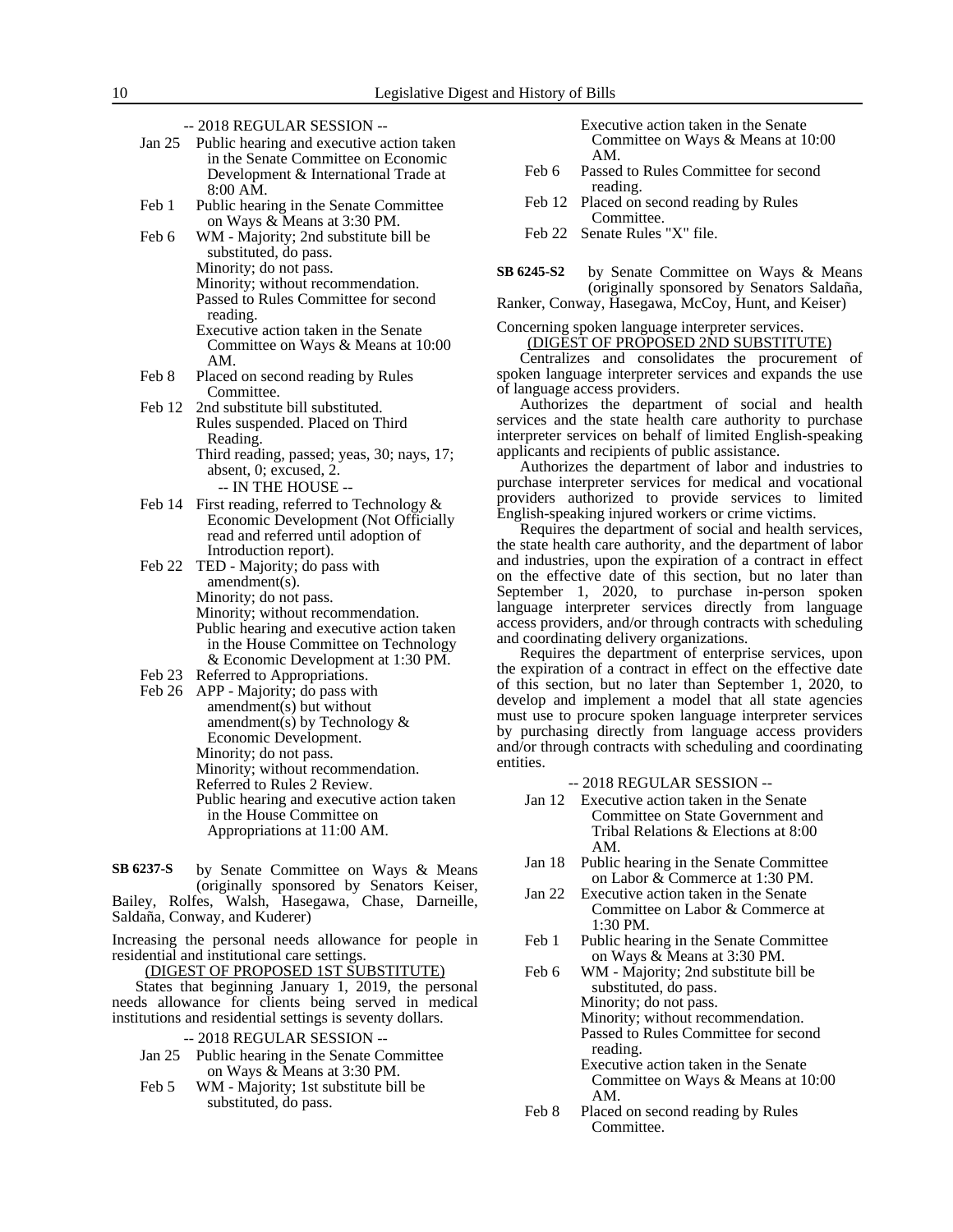- Feb 9 2nd substitute bill substituted. Rules suspended. Placed on Third Reading. Third reading, passed; yeas, 31; nays, 16; absent, 0; excused, 2. -- IN THE HOUSE --
- Feb 13 First reading, referred to Labor & Workplace Standards (Not Officially read and referred until adoption of Introduction report).
- Feb 19 Public hearing in the House Committee on Labor & Workplace Standards at 1:30 PM.
- Feb 20 Executive session scheduled, but no action was taken in the House Committee on Labor & Workplace Standards at 1:30 PM.
- Feb 22 LAWS Majority; do pass with amendment(s). Minority; do not pass. Executive action taken in the House Committee on Labor & Workplace Standards at 8:00 AM.
- Feb 23 Referred to Appropriations.
- Feb 24 Public hearing in the House Committee on Appropriations at 10:00 AM.
- Feb 26 APP Majority; do pass with amendment(s) but without amendment(s) by Labor & Workplace Standards. Minority; do not pass.
	- Referred to Rules 2 Review.
	- Executive action taken in the House Committee on Appropriations at 11:00 AM.
- Feb 27 Placed on second reading by Rules Committee.
- by Senate Committee on Transportation (originally sponsored by Senators O'Ban and **SB 6547-S**

# Angel)

Establishing an equitable debt service repayment plan for the Tacoma Narrows bridge.

(DIGEST OF PROPOSED 1ST SUBSTITUTE)

Addresses the Tacoma Narrows bridge repayment plan.

States that an alternative is put forward by the legislature to set forth state contribution loans for each fiscal biennium through the life of the debt service plan in order to: (1) Maintain tolls at no more than twenty-six cents higher than the blended rate effective for the fiscal year 2018 level; and

(2) Maintain steady tolls until the debt service and deferred sales tax obligation is fully met according to the repayment schedule.

Requires the state treasurer to transfer certain amounts from the multimodal transportation account to the Tacoma Narrows toll bridge account, every biennium beginning on July 1, 2019, and ending with the 2029-2031 biennium, in order to offset part of the toll rate increases that would otherwise be necessary to meet increases in future debt service payments.

Expires July 1, 2032.

-- 2018 REGULAR SESSION --

- Feb 5 Public hearing in the Senate Committee on Transportation at 1:30 PM.
- Feb 6 TRAN Majority; 1st substitute bill be substituted, do pass. Minority; without recommendation.
	- Passed to Rules Committee for second reading.
	- Executive action taken in the Senate Committee on Transportation at 1:30 PM.

by Senate Committee on Ways & Means (originally sponsored by Senators Rolfes, Cleveland, Conway, Saldaña, and Sheldon) **SB 6549-S**

Expanding the access to baby and child dentistry program to serve children with disabilities.

(DIGEST OF PROPOSED 1ST SUBSTITUTE)

Requires the state health care authority to: (1) Expand the access to baby and child dentistry program to include children with disabilities as eligible clients; and

(2) Pay enhanced fees for program services to dentists certified to provide the services to those children.

Requires children with disabilities, once enrolled in the program, to: (1) Be covered until their thirteenth birthday; and

(2) Receive all services and benefits received by program clients.

Requires a dentist or dental hygienist to: (1) Be licensed under Title 18 RCW regarding businesses and professions; and

(2) Complete a course on treating children with disabilities as defined by the state health care authority in rule.

#### -- 2018 REGULAR SESSION --

- Jan 30 Public hearing in the Senate Committee on Health & Long Term Care at 10:00 AM.
- Feb 1 Executive action taken in the Senate Committee on Health & Long Term Care at 10:00 AM.
- Feb 5 Public hearing in the Senate Committee on Ways & Means at 10:00 AM.
- Feb 6 WM Majority; 1st substitute bill be substituted, do pass. Passed to Rules Committee for second

reading. Executive action taken in the Senate Committee on Ways & Means at 10:00 AM.

- Feb 8 Placed on second reading by Rules Committee.
- Feb 12 1st substitute bill substituted. Rules suspended. Placed on Third Reading. Third reading, passed; yeas, 47; nays, 0; absent, 0; excused, 2.
	- -- IN THE HOUSE --
- Feb 14 First reading, referred to Health Care & Wellness (Not Officially read and referred until adoption of Introduction report).

Feb 22 Senate Rules "X" file.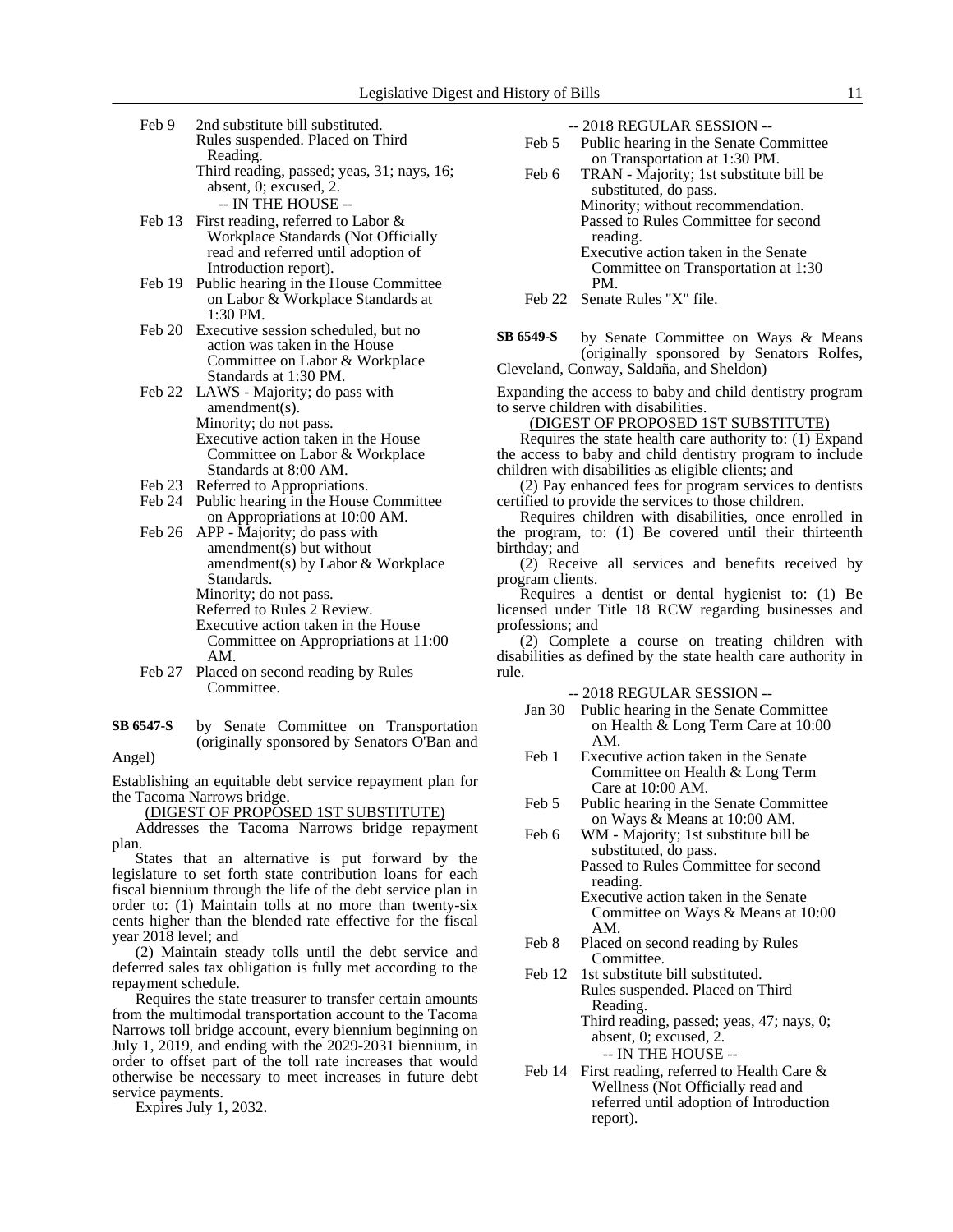- Feb 21 Public hearing in the House Committee on Health Care & Wellness at 1:30 PM.
- Feb 23 HCW Majority; do pass. Referred to Appropriations. Executive action taken in the House Committee on Health Care & Wellness at 8:00 AM.
- Feb 24 Public hearing in the House Committee on Appropriations at 10:00 AM.
- Feb 26 APP Majority; do pass. Referred to Rules 2 Review. Executive action taken in the House Committee on Appropriations at 11:00 AM.
- Feb 27 Placed on second reading by Rules Committee.
- Feb 28 Rules suspended. Placed on Third Reading. Third reading, passed; yeas, 98; nays, 0; absent, 0; excused, 0.
- by Senate Committee on Transportation (originally sponsored by Senators Hasegawa **SB 6565-S**

and Chase)

Authorizing wheelchair accessible taxicabs access to high occupancy vehicle lanes.

(DIGEST OF PROPOSED 1ST SUBSTITUTE)

Authorizes the use of high occupancy vehicle lanes by private, for hire vehicles that have been specially manufactured, designed, or modified for the transportation of a person who has a mobility disability and uses a wheelchair or other assistive device.

-- 2018 REGULAR SESSION --

- Feb 5 Public hearing in the Senate Committee on Transportation at 1:30 PM.
- Feb 6 TRAN Majority; 1st substitute bill be substituted, do pass. Passed to Rules Committee for second

reading. Executive action taken in the Senate Committee on Transportation at 1:30

PM.

Feb 22 Senate Rules "X" file.

by Senate Committee on Agriculture, Water, Natural Resources & Parks (originally sponsored by Senators Warnick, Takko, Wellman, Short, **SB 6571-S**

Becker, Brown, Bailey, Wagoner, Palumbo, King, Ericksen, Padden, and Zeiger)

Providing a sales and use tax exemption for agricultural education students.

(DIGEST OF PROPOSED 1ST SUBSTITUTE)

Provides a sales and use tax exemption for agricultural education students.

-- 2018 REGULAR SESSION --

- Feb 1 AWNP Majority; 1st substitute bill be substituted, do pass. And refer to Ways & Means. Public hearing, executive action taken in the Senate Committee on Agriculture, Water, and Natural Resources & Parks at 1:30 PM.
- Feb 2 Referred to Ways & Means.
- Feb 22 Public hearing in the Senate Committee on Ways & Means at 3:30 PM.
- by Senate Committee on Ways & Means (originally sponsored by Senator O'Ban) **SB 6573-S**

Establishing the capacity to purchase community longterm involuntary psychiatric treatment services through managed care.

## (DIGEST OF PROPOSED 1ST SUBSTITUTE)

Requires the state health care authority to: (1) Integrate risk for long-term involuntary civil treatment provided by state hospitals into managed care contracts; and

(2) Develop a psychiatric managed care capitation risk model that integrates long-term inpatient care.

Requires a behavioral health organization to have representation, including involvement by community mental health providers, on the hospital clinical discharge planning team.

Provides that the state intends to: (1) Develop new capacity for delivery of long-term treatment in the community in diverse regions of the state before the effective date of the integration of risk for long-term involuntary treatment into managed care; and

(2) Study the cost and outcomes associated with treatment in community facilities.

Requires the department of social and health services to: (1) Collaborate with the state health care authority and appropriate stakeholders and consultants to develop and implement a detailed transition plan;

(2) Purchase a portion of the state's long-term treatment capacity allocated to behavioral health organizations in willing community facilities capable of providing alternatives to treatment in a state hospital; and

(3) Enter into performance-based contracts with facilities certified by the department to provide treatment to adults on a ninety or one hundred eighty-day inpatient involuntary commitment order.

-- 2018 REGULAR SESSION --

- Jan 29 Public hearing in the Senate Committee on Human Services & Corrections at 1:30 PM.
- Jan 30 Public hearing in the Senate Committee on Human Services & Corrections at 1:30 PM.

Executive action taken in the Senate Committee on Human Services & Corrections at 5:45 PM.

- Feb 5 Public hearing in the Senate Committee on Ways & Means at 10:00 AM.
- Feb 6 WM Majority; 1st substitute bill be substituted, do pass. Minority; do not pass. Minority; without recommendation. Passed to Rules Committee for second reading.

Executive action taken in the Senate Committee on Ways & Means at 10:00 AM.

- Feb 8 Placed on second reading by Rules Committee.
- Feb 22 Senate Rules "X" file.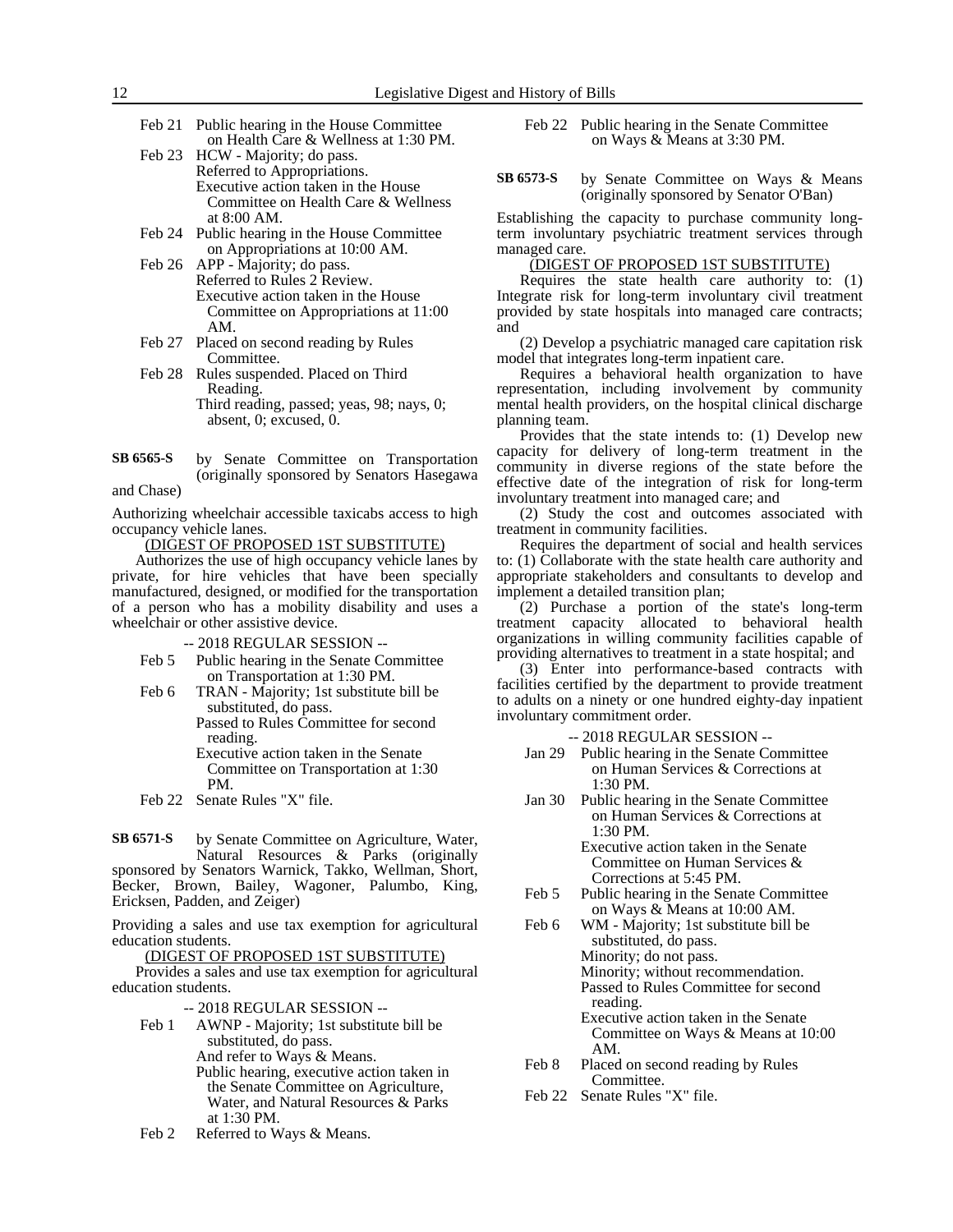by Senate Committee on Agriculture, Water, Natural Resources & Parks (originally sponsored by Senators Rolfes and Van De Wege) **SB 6575-S**

Concerning protected lands not being assessed local fire district levies.

#### (DIGEST OF PROPOSED 1ST SUBSTITUTE)

Requires local fire districts, in coordination with county assessors, to submit a list of any parcel or parcels of land within their county that are under the protection of the local fire district's jurisdiction but are not presently being assessed a local fire district levy.

Requires county assessors to submit a final list to the county legislative authority of any parcel or parcels of land within their county that are under the protection of a local fire district's jurisdiction but are not presently being assessed a local fire district levy.

Requires the legislative authority of a county to approve the annexation of any parcel or parcels of land into a respective local fire district.

-- 2018 REGULAR SESSION --

- Jan 29 Public hearing in the Senate Committee on Agriculture, Water, and Natural Resources & Parks at 1:30 PM.
- Feb 1 AWNP Majority; 1st substitute bill be substituted, do pass. Minority; without recommendation. Executive action taken in the Senate Committee on Agriculture, Water, and Natural Resources & Parks at 1:30 PM.
- Feb 2 Passed to Rules Committee for second reading.
- Feb 22 Senate Rules "X" file.
- by Senate Committee on Transportation (originally sponsored by Senators Mullet and **SB 6576-S**

Liias)

Concerning the responsibilities of state routes in cities or towns.

#### (DIGEST OF PROPOSED 1ST SUBSTITUTE)

Increases the population threshold, every five years through 2033, at which a city or town will have increased responsibility and control of certain streets.

#### -- 2018 REGULAR SESSION --

- Feb 5 Public hearing in the Senate Committee on Transportation at 1:30 PM.
- Feb 6 TRAN Majority; 1st substitute bill be substituted, do pass.

Passed to Rules Committee for second reading.

- Executive action taken in the Senate Committee on Transportation at 1:30 PM.
- Feb 22 Senate Rules "X" file.
- by Senate Committee on Ways & Means (originally sponsored by Senators Mullet, Rolfes, Dhingra, and Frockt) **SB 6614-S**
- Concerning funding for the support of common schools. (DIGEST OF PROPOSED 1ST SUBSTITUTE)

Modifies provisions regarding the aggregate rate for property tax levies and the support of common schools.

Requires the department of revenue to certify to county assessors the revised amounts that each county must collect in 2018 for the additional state property tax.

Requires the county treasurer to prepare revised tax statements to be distributed to taxpayers no later than September 15, 2018.

Requires the county assessor to deliver revised tax rolls to the county treasurer to reflect the necessary changes to the additional state property tax levy.

Requires the state treasurer to transfer the sum of two hundred twenty-eight million dollars on July 1, 2018, and two hundred three million dollars on July 1, 2019, from the budget stabilization account to the state general fund.

Requires the money transferred into the state general fund to be used for the support of common schools.

Makes an appropriation from the general fund to the department of revenue for assisting counties with printing or postage costs and information technology updates or changes made necessary as a result of this act.

-- 2018 REGULAR SESSION --

- Feb 20 Public hearing in the Senate Committee on Ways & Means at 3:30 PM.
- Feb 21 WM Majority; 1st substitute bill be substituted, do pass. Minority; without recommendation. Executive action taken in the Senate Committee on Ways & Means at 3:30 PM.
- Feb 22 Passed to Rules Committee for second reading. Placed on second reading by Rules **Committee**

#### by Senators Fortunato and Wagoner **SB 6622**

Creating a voluntary active shooter response training program for schools.

Requires the criminal justice training commission to create an active shooter response training program for public schools that includes firearms and conflict deescalation training.

Makes appropriations, for the fiscal year ending June 30, 2018, and for the fiscal year ending June 30, 2019, from the general fund to the criminal justice training commission for purposes of this act.

-- 2018 REGULAR SESSION --

Mar 1 First reading, referred to Law & Justice.

by Senator Sheldon **SB 6625**

Requiring a study of filamentous fungi at the capitol dome.

Requires the department of enterprise services to: (1) Offer a guided inspection of the top of the dome to every legislator so they can witness the damage being done by the encroaching fungi;

(2) Study the effect of fungus, lichen, and mold on the capitol dome; and

(3) Develop a plan to eradicate it consistent with other regulations and approaches for fungus, lichen, and mold eradication in business structures.

Expires July 1, 2019.